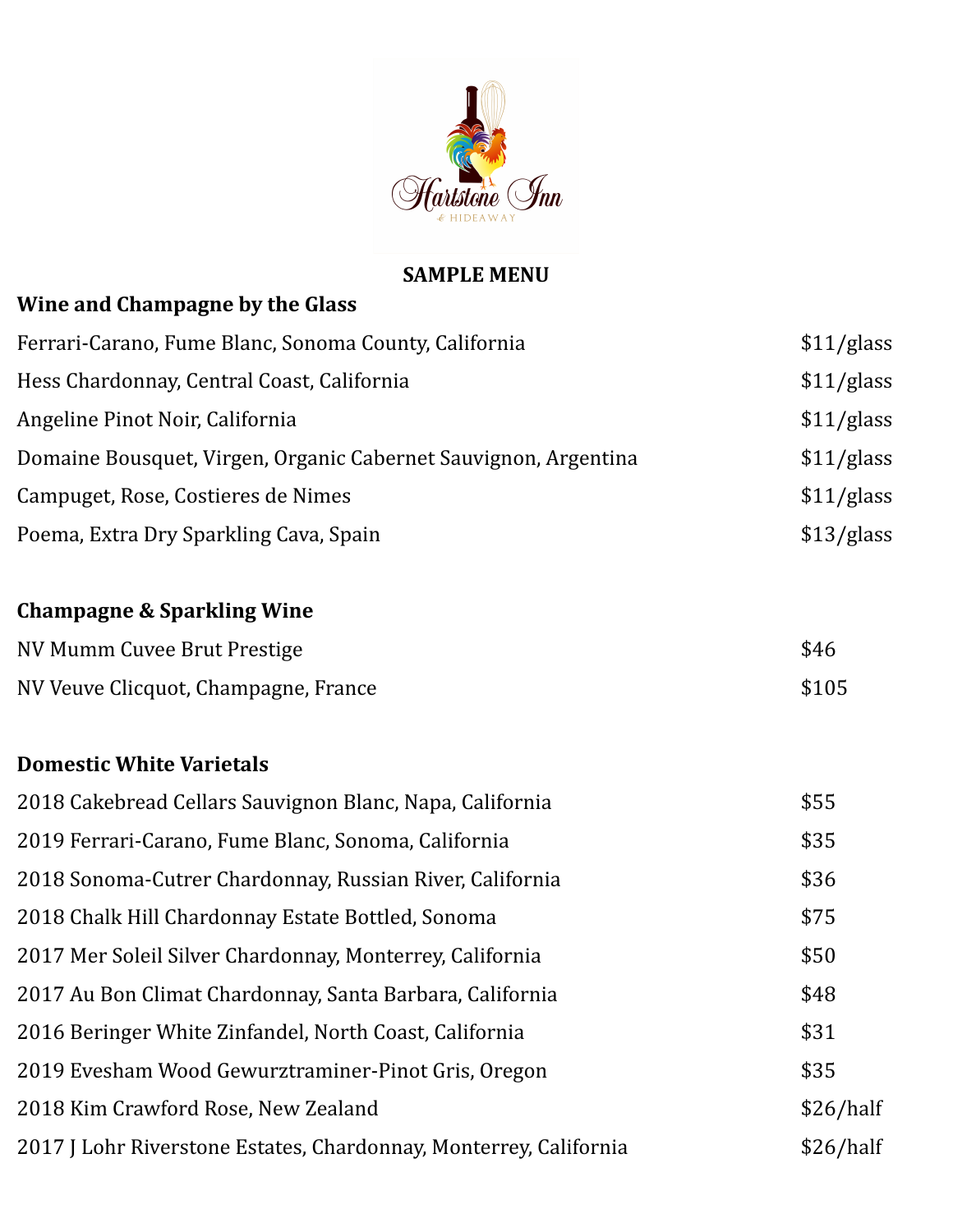# **Northern Hemisphere White Varietals**

| 2017 Louis Jadot Pouilly-Fuisse, Burgundy, France                  | \$27 half/\$50 |
|--------------------------------------------------------------------|----------------|
| 2016 Domaine Terres, Puligny Montrachet, Puligny, Burgundy, France | \$121          |
| 2019 Frederic Gueguen, Chablis, France                             | \$26 half/\$45 |
| 2017 Henri Bourgeois, Sancerre, Loire, France                      | \$31 half/\$51 |
| 2019 Les Fondraux Champalou, Vouvrey, Loire, France                | \$36           |
| 2016 Trimbach Riesling, Alsace, France                             | \$32           |
| 2018 Bollini Pinot Grigio, Alto Adige, Italy                       | \$32           |
| 2017 Santa Margherita Pinot Grigio, Alto Adige, Italy              | \$28 half/\$46 |
|                                                                    |                |
| <b>Southern Hemisphere White Varietals</b>                         |                |

| 2018 Cloudy Bay Sauvignon Blanc, Marlborough, New Zealand | \$47      |
|-----------------------------------------------------------|-----------|
| 2018 Spy Valley Sauvignon Blanc, Marlborough, New Zealand | \$35      |
| 2018 Santa Carolina Reserva, Sauvignon Blanc, Chile       | \$25/half |

## **Domestic Red Varietals**

| 2016 J Lohr Fogs Reach Pinot Noir, Arroyo Seco, California              | \$54  |
|-------------------------------------------------------------------------|-------|
| 2017 Folie a Deux Pinot Noir, Sonoma, Calfornia                         | \$45  |
| 2018 Belle Glos Clark & Telephone Pinot Noir, Santa Barbara, California | \$98  |
| Le Crema Pinot Noir, Willianette Valley, Oregon                         | \$47  |
| 2017 Markham Merlot, Napa, California                                   | \$45  |
| 2016 Wente Sandstone Merlot, Livermore Valley, California               | \$29  |
| 2017 Paraduxx C Blend (Cabernet/Zinfandel), Napa, California            | \$87  |
| 2017 Ferrari-Carano "Siena", Sonoma, California                         | \$37  |
| 2018 J. Lohr Pure Paso Blend (Cab/Petit Sirah), Paso Robles, California | \$46  |
| 2018 Michael David Freakshow Cabernet, Lodi, California                 | \$32  |
| 2016 Kathryn Hall Cabernet Sauvignon, Napa, California                  | \$189 |
| 2015 Merryvale Cabernet Sauvignon, Napa, California                     | \$98  |